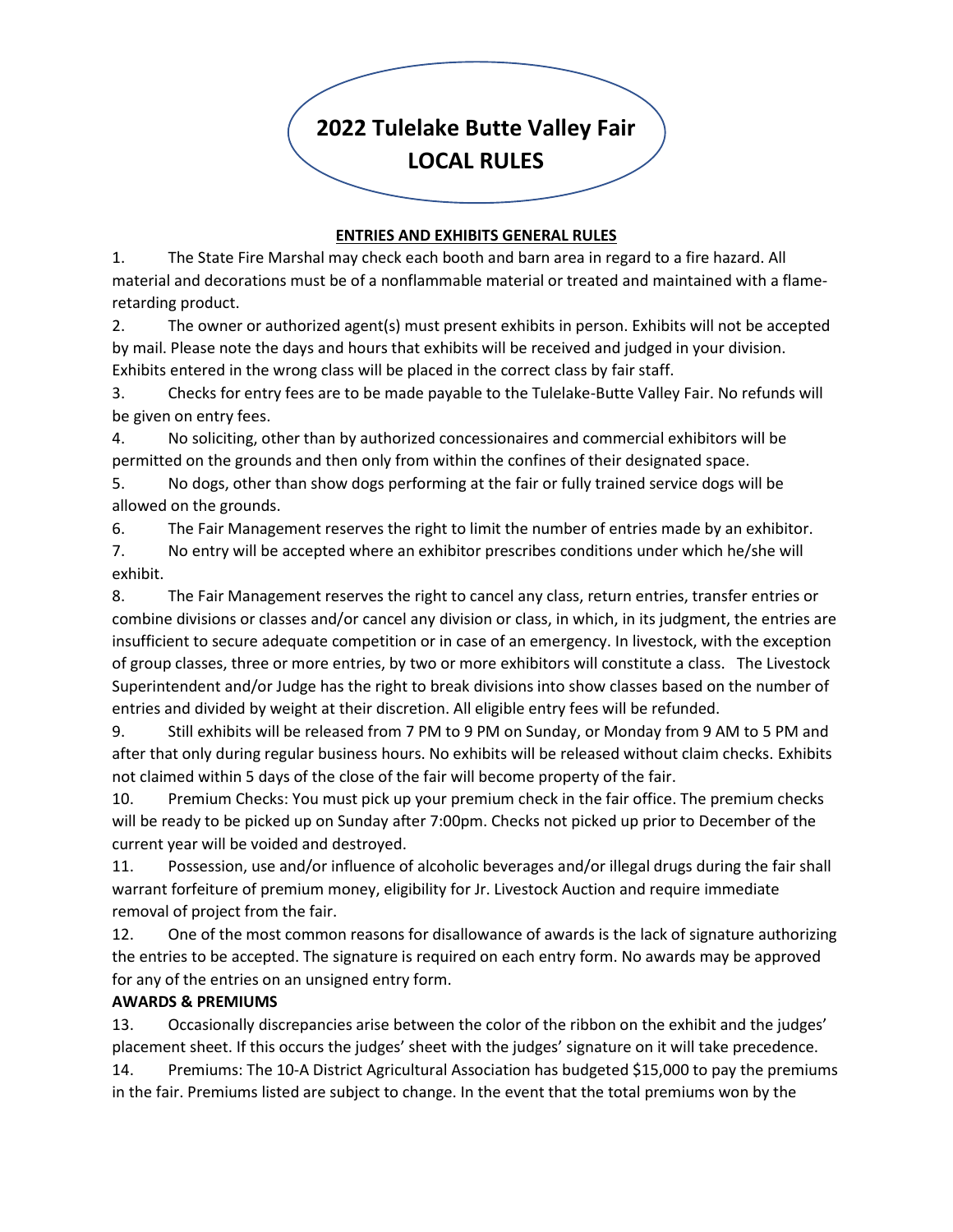exhibitors exceed this amount, they may be pro-rated to the exhibitors at the discretion of the Board of Directors with the approval of the Division of Fairs and Expositions. Checks must be cashed by December of the current year, after such date the premium check will be void.

#### **RV CAMPING RULES**

15. All persons wishing to stay on the fairgrounds must register with the fair office. Trailers will be assigned to a specific location and must stay in that space. Areas are to be kept clean and fire-hazard free. There will be no open flames. Those found in the campground area without a permit or not parked in the correct areas may be fined by fair management. Rules of the Tulelake-Butte Valley Fair must be obeyed as directed by the Fair Management. Any infraction of these rules will result in withholding of Premium Awards and removal from the grounds. Fair staff will be available to place trailers beginning on the Monday prior to the fair. If you need to bring in your RV earlier, please contact the fair staff to make those arrangements. All units must be in place by Wednesday a flat rate fee will be charged for each space for the duration of the fair and must be paid prior to parking the trailer.

16. There will be absolutely no camping in the livestock barns.

17. No grooming of animals in the RV park area.

18. Each club or chapter will be allowed to park one trailer, not longer than 24 feet in the RV Trailer parking area designated for feed and tack. The club or chapter will be responsible for the current dry camping flat rate for the week of fair.

19. No motorized vehicles will be allowed to park in the RV Camping area. If you must enter the fairgrounds, special permission and a permit must be obtained from fair management. NO EXCEPTIONS!

### **LIVESTOCK & AG MECHANICS DEPARTMENT RULES**

#### **EXHIBITOR/PROJECT RESIDENCY REQUIREMENTS**

20. Only 10-A District residents who are members in good standing with 10-A District 4-H Clubs and FFA Chapters or are eligible Independent Exhibitors will be permitted to show and sell market animals at the Tulelake-Butte Valley Fair. A 10-A District resident is one who's primary residence is located in Tulelake or Butte Valley and maintains continued residency in Tulelake or Butte Valley for at least 6 months immediately preceding the fair. Exhibitors whose primary residence is not located in Tulelake or Butte Valley are not eligible to show and sell a market animal. A junior exhibitor's primary residence is the dwelling where they usually live. They may only have one primary residence at any given time. In the event of uncertainty or a special circumstance, the junior exhibitor's primary residential status will be determined on a case-by-case basis by the 10-A DAA Board of Directors. It is the responsibility of the Jr. Exhibitor to request a determination by the fair board of directors prior to purchasing any market animal and/or the ownership and entry deadlines.

21. An "Exemption" must be requested and approved by the 10-A DAA Board of Directors in the case of an unusual circumstance for a Jr. Exhibitor who is a non-10-A DAA resident and is attending a school in the Tulelake or Butte Valley school districts. Request must be made no later than March 1st. The exhibitor must approach the board with a signed letter from the School Superintendent and FFA or 4-H leader stating that the exhibitor is in good standings with the school district and club/organization. The final determination and approval of the exemption will be made by the board of directors.

22. All market animals must continuously and physically reside in the 10-A District from the time of purchase until exhibited at the fair. All market animals not residing in the 10-A District (Tulelake or Butte Valley) will be disqualified from showing and selling at the fair. All Ag Mechanics projects must be made with the supervision of a FFA advisor from Tulelake or Butte Valley High School.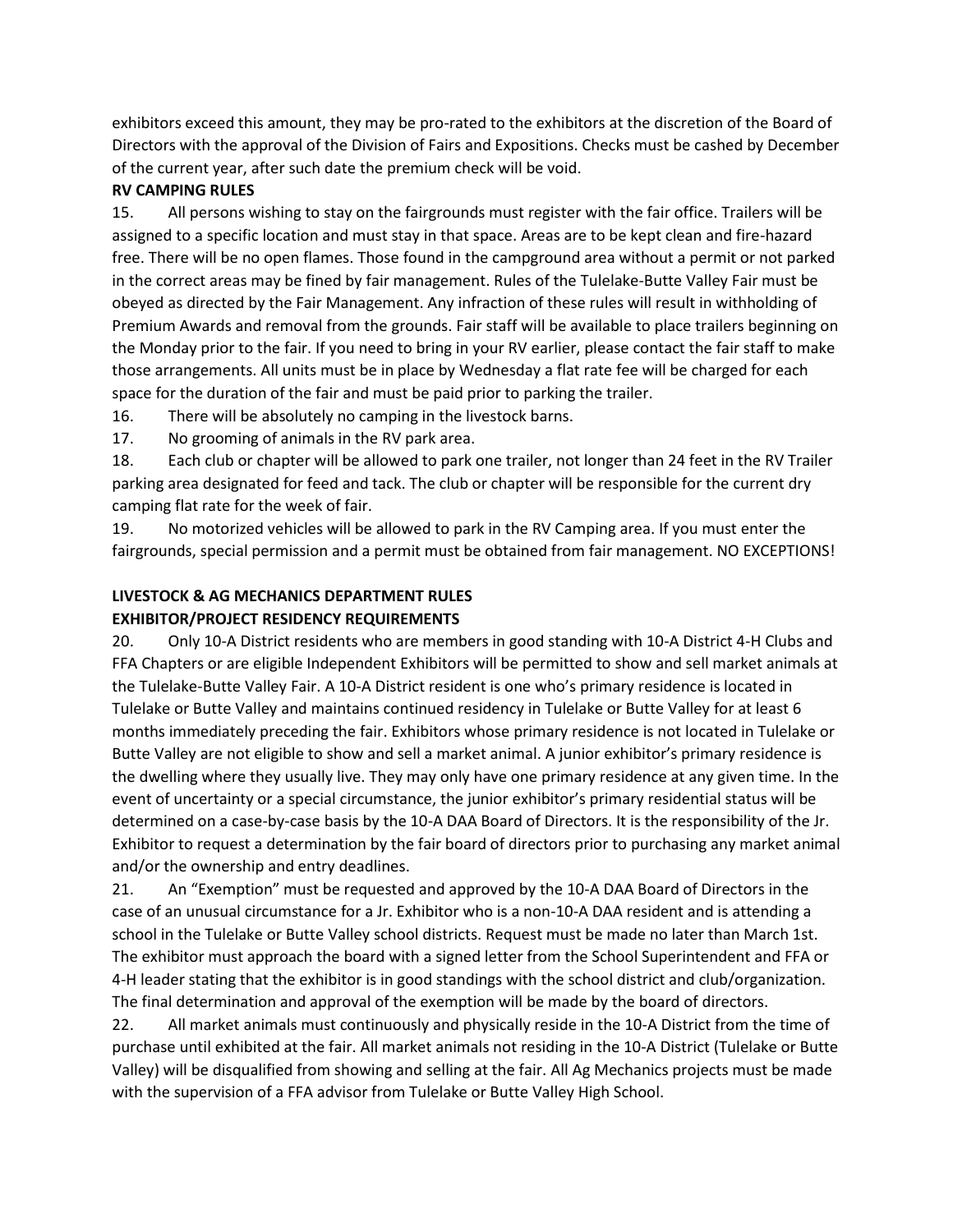23. An "Exemption" must be requested and approved by the 10-A DAA Board of Directors in the case of an unusual circumstance for a market animal that resides outside of the 10-A District. The final determination and approval of the exemption will be made by the board of directors.

# **JUNIOR EXHIBITOR MARKET LIVESTOCK OWNERSHIP & ENTRY REQUIREMENTS**

24. Jr. Market Beef and Replacement Heifers must be owned 120 days prior to the "official" weigh in day, the day prior to fair opening; Jr. Market Sheep, Market Swine and Market Goats must be owned 60 days prior to the opening date of the fair; Jr. Market Rabbits and Market Poultry must be owned 30 days prior to the opening day of the fair.

25. To be eligible for the show and sale, Market Beef, Replacement Heifers, Market Sheep, Market Goats and Market Swine must be tagged and weighed at the official fair pre-weigh-in. Entry forms must have been completed and entry fees paid in full by the entry deadline. Entry fee checks that are returned by the bank after the ownership deadline will disqualify the market animal(s) from being entered, shown and sold at the fair.

26. Quality Assurance & Ethics Training Course Requirement: All 4-H, FFA and Independent livestock exhibitors who plan to sell an animal in the Jr. Livestock Auction are required to attend a Quality Assurance and Ethics Training course once every year. This class may be available online or in person.

#### **FFA MEMBER EXHIBITOR REQUIREMENTS**

27. FFA Members in good standing are entitled to compete in the FFA department for one calendar year following the year in which they graduate from high school.

28. All FFA Exhibitors must wear FFA uniforms when showing and selling their animals in Junior Divisions and participating at the awards ceremony. The official Tulelake-Butte Valley Fair FFA uniform for girls shall consist of white pants, white collared blouse, the blue FFA scarf, the official FFA jacket zipped to the top and closed in shoes/boots. The official FFA uniform for boys shall consist of white pants, white collared shirt, blue FFA necktie, and the official FFA jacket zipped to the top and closed in shoes/boots. Any exhibitor not conforming to these qualifications will be disqualified from the class and/or auction.

# **4-H MEMBER EXHIBITOR REQUIREMENTS**

29. 4-H Exhibitors must be at least 9 years old or in the 4th grade by January 1 of the current year. 4-H Exhibitors are eligible to compete through December 31st of the year in which they turn 19.

30. All 4-H Exhibitors must wear 4-H uniforms when showing and selling their animals in Junior Divisions and participating at the awards ceremony. The official Tulelake-Butte Valley Fair 4-H uniform for girls consists of white pants, white collared blouse, the green 4-H collar or 4-H tie, the 4-H cap and closed in shoes/boots. The official 4-H uniform for boys shall consist of white pants, white collared shirt, green 4-H tie, the 4-H cap and closed in shoes/boots. Any exhibitor not conforming to these qualifications will be disqualified from the class and /or auction.

# **PRIMARY 4-H MEMBER EXHIBITOR REQUIREMENTS**

31. Primary 4-H Exhibitors must be 5 years old or in kindergarten by January 1 of the current year.

32. All 4-H Primary Members must wear white pants and a white collared shirt without any other 4- H attire (ties, scarfs, caps) and closed in shoes/boots when exhibiting their animals in the Primary 4-H Divisions and participating at the awards ceremony. Any exhibitor not conforming to these qualifications will be disqualified from the class.

33. Primary 4-H Exhibitors may only enter small animals including poultry, rabbits and pygmy goats.

34. The American System of judging will be used in the placing of all Primary 4-H Divisions.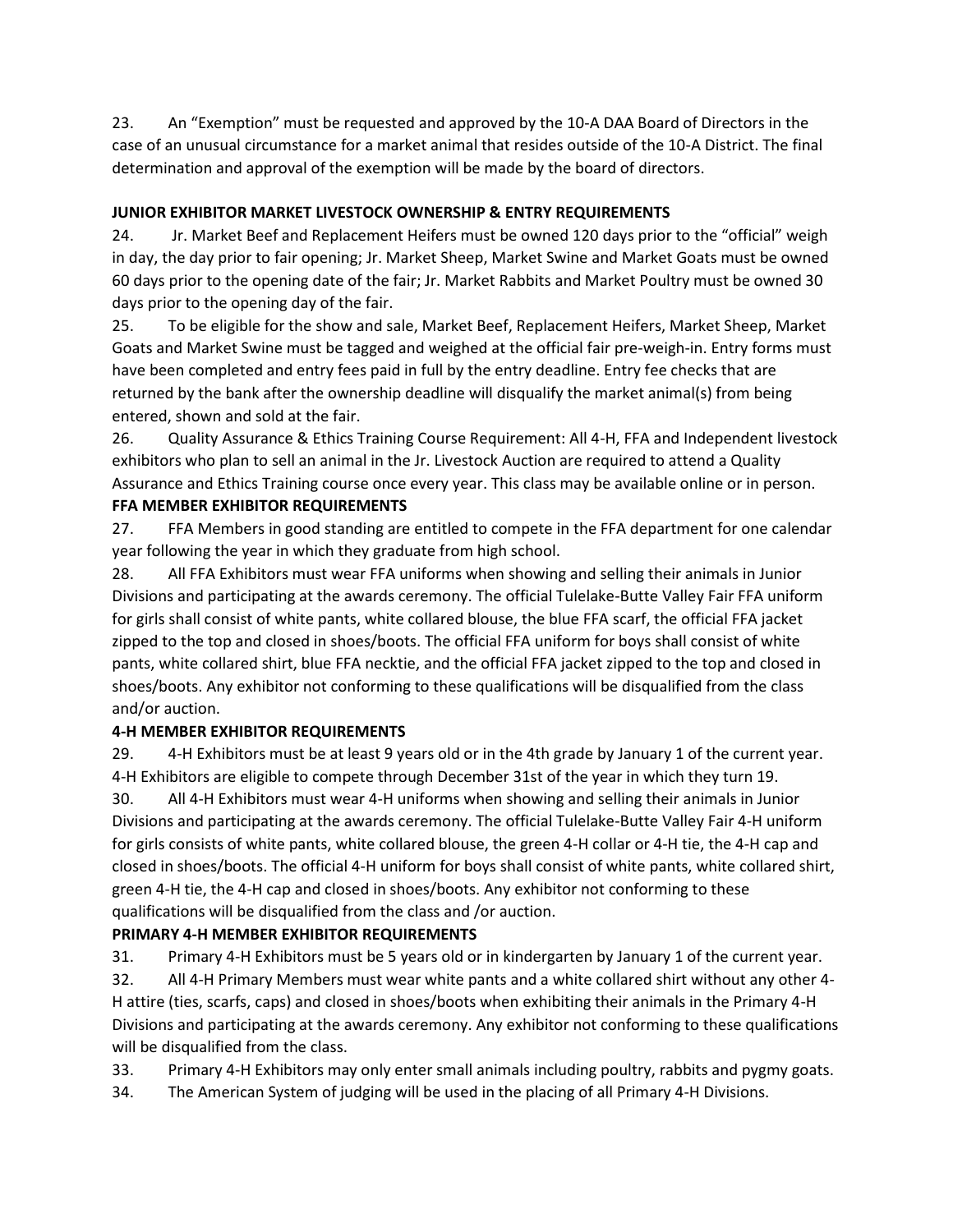# **INDEPENDENT JUNIOR EXHIBITOR REQUIREMENTS – PLEASE SEE THE INDEPENDENT EXHIBITOR PACKET FOR ADDITIONAL RULES AND INFORMATION**

35. Independent Exhibitors must be at least 9 years old or in the 4th grade by January 1 of the current year. Exhibitors are eligible to compete/exhibit through December 31 of the year in which they turn 19 years of age.

36. All Independent Exhibitors must wear white pants, a white collared shirt and closed in shoes/boots when showing and selling their animals in Junior Divisions and participating at the awards ceremony. Any exhibitor not conforming to these qualifications will be disqualified from the class and /or auction.

### **OUT OF STATE EXHIBITOR REQUIREMENTS**

37. All out-of-state Jr. Exhibitors must show in white pants, a white collared shirt and closed in shoes/boots when showing their animals in Showmanship Divisions, Jr. Breeding Divisions and while participating at the awards ceremony. Any exhibitor not conforming to these qualifications will be disqualified from the class.

38. Cattle, sheep and goats entering the State of California require an official Certificate of Veterinary Inspection, individual identification and a California entry permit issued by CDFA.

### **RECEIVING OF LIVESTOCK**

39. Livestock must be received within the allotted time periods for that specific specie. Refer to schedule of events for receiving dates and times.

40. Vet Check Requirement: All livestock will be checked by the official fair veterinarian after arrival. 41. No animal shall remain on the fairgrounds that show any evidence of any communicable disease or unsightly condition. This may include, but is not limited to ringworm, club lamb fungus, contagious ecthyma, prolapse or open wounds.

42. All livestock must be penned according to the space allocated by the Fair Management. Animals are not to be transferred without prior approval by fair management.

43. Registration Papers for all breeding animals must be checked in at the Livestock office at least 12 hours prior to the show.

# **RELEASE OF LIVESTOCK**

44. All livestock including small animals will be released from 7 to 8 PM Sunday evening. Management will assign a staggered release order. All Exhibitors must have a signed release form to be admitted in the gate to load out. The fair will not be responsible for any animals left after that time. ONLY animals sold through the auction will be released prior to 7:00 PM. ANY violation of this rule will result in loss of premium money to exhibitor.

# **MARKET ANIMAL WEIGH-IN / SCALE POLICY**

45. All market animal species will be required to weigh within the minimum and maximum weight limits for that given species. If the animal does not meet the minimum weight requirement it will NOT be eligible for the Junior Livestock Auction and will be automatically entered into a Non-Market Light Weight Class for showing purposes only. If the animal exceeds the maximum weight limit it will NOT be eligible for the Junior Livestock Auction and will be automatically entered into a Non-Market Heavy Weight Class for showing purposes only. The exhibitor may use the animal to show in showmanship, but the animal will not be eligible for the market class competition and Junior Livestock Auction. The weight limits for each species are as follows:

a. Market Steers: 1050 lbs. to 1500 lbs.

b. Market Lambs: 105 lbs. to 160 lbs.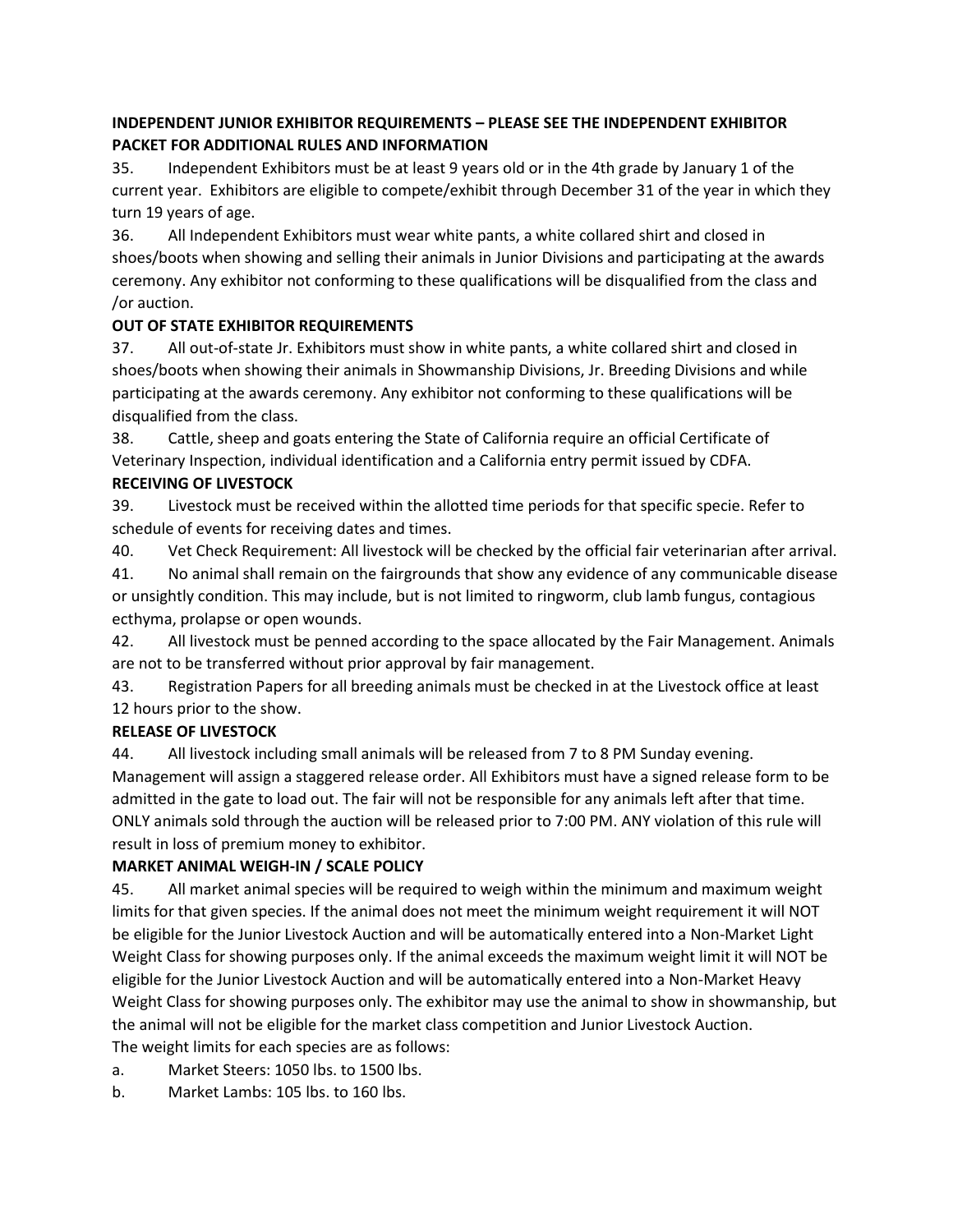- c. Market Goats: 65 lbs. to 110 lbs.
- d. Market Swine: 220 lbs. to 285 lbs.
- e. Pen of 3 Meat Rabbits: 3 lbs to 5 lbs./each
- f. Pen of 2 Meat Poultry: 3 lbs to 6 lbs./each
- g. Turkey Meat Pen: One Turkey 14 to 38 lbs.

46. Weighing of animals for classification will be done on Wednesday the week of fair. Refer to the schedule of events for specific weigh-in times. The official weigh-in will include 45-minute time allotments per specie. The TBVF weigh-master reserves the right to start the weigh-in of the next scheduled specie earlier than the scheduled time at the conclusion of the prior species weigh-in. (Market Sheep and Market Goats will be grouped together in one 45 minute time allotment)

47. If there is a protest of weight, the owner must verbally protest the weight to the weigh master while the animal is exiting the scale. The animal must stay within 5 feet of the scale and remain inside the panels surrounding the scale. The scale will be re-balanced and the animal immediately re-weighed. This weight will then be the final and official weight and the one assigned to that animal. If for any reason the animal exits the panels surrounding the scale before the re-weight, the initial weight of the animal prior to the protest will be the official weight recorded.

- 48. There are to be no private scales on the grounds.
- 49. No wet, blanketed or muddy animals will be allowed to be weighed.

50. Market Lambs must not have more than ¼" stretched fleece on any part of the body to be eligible for weigh-in. Leg wool of any length is acceptable. Leg wool shall be defined as wool starting at the top of the hock joint and down to the pasterns.

51. Any market animal failing to meet minimum or maximum weight requirements will be automatically entered into the Non-Market Light or Heavy weight class. Animals who do not weigh within the minimum and maximum weight limits will not be allowed to sell in the Jr. Livestock Auction.

52. 10-A Jr. exhibitors are allowed to utilize the fair scales for weight management purposes until the annual scale certification has been completed, which is scheduled in late August each year. In order to use the fair scales, the exhibitor will be required to bring the animal to the fairgrounds and be weighed by a fair staff official. Call the fair office to schedule an appointment. Animals will not be weighed without a confirmed scheduled appointment. The exhibitor will be responsible for cleaning any manure disposed of around the scale area prior to leaving.

#### **EXHIBITING MULTIPLE MARKET ANIMAL SPECIES**

53. 10-A District Jr. Exhibitors have the option to enter more than one species of market animals and Agriculture Mechanics Projects at the fair. In the case that the exhibitor is awarded Grand Champion with the first market specie shown, the remaining species of market animals that have yet to be shown are not eligible to be shown in their respective market class. The exhibitor is required to show all entered market animal species in that specie showmanship class. In the case that all species entered are not shown in their respective showmanship class, the exhibitor is not eligible to sell any of the species in the Jr. Livestock Auction. If the exhibitor is not awarded a Grand Champion, the exhibitor must declare which animal will be sold in the Jr. Livestock Auction by no later than Saturday at 2:00 p.m. All Grand Champions must sell. Exhibitor may only sell one qualifying market animal and one qualifying Agriculture Mechanics Project in the Jr. Livestock Auction.

#### **CLUB/CHAPTER REPLACEMENT MARKET ANIMAL POLICY**

54. Each club/chapter may pre-weigh in up to 2 replacement market animals of each species to be used as a replacement animal in the case of an "insurable death." The replacement animal(s) must be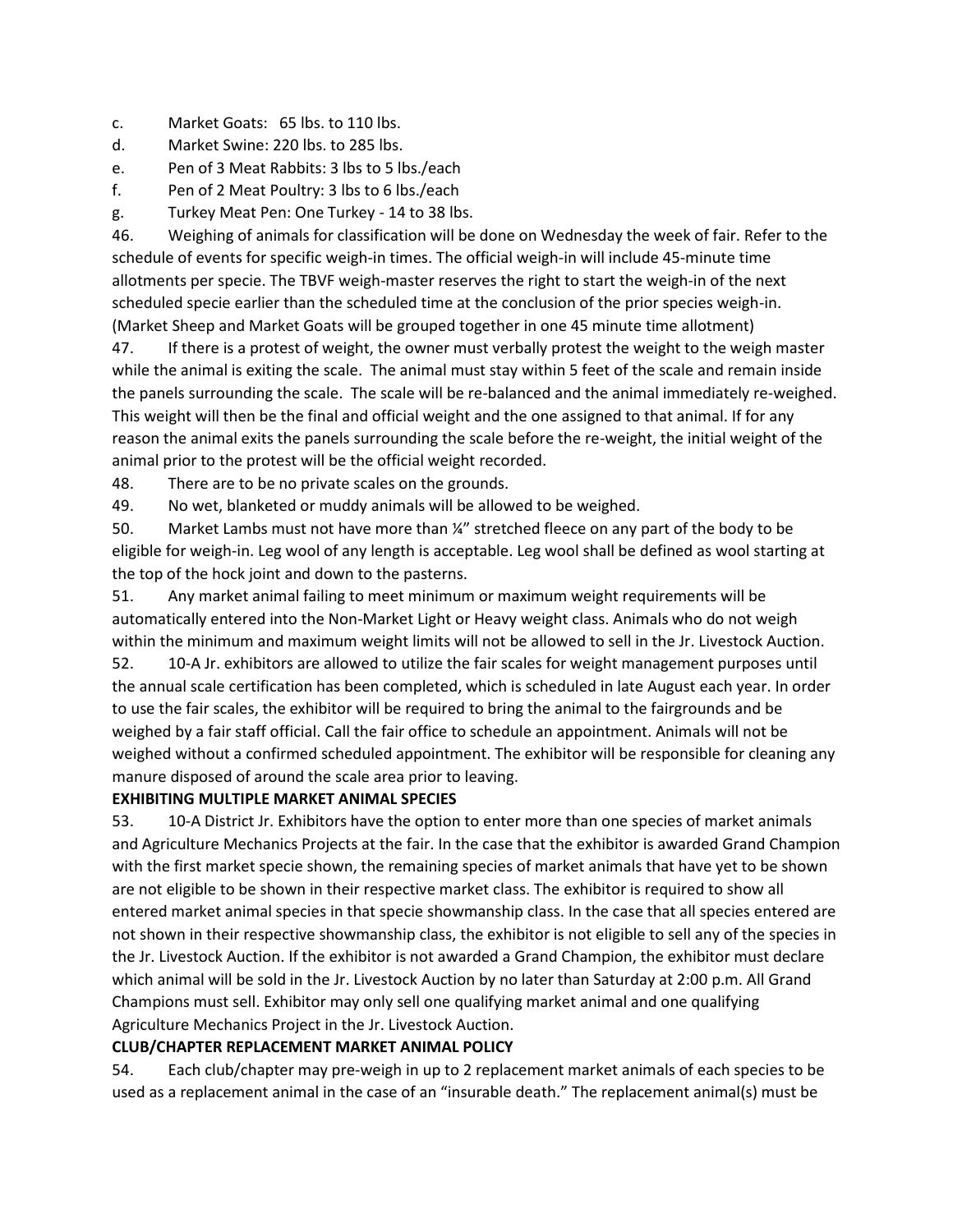entered, ear-tagged and weighed during the fair's official pre-weigh in. The replacement animal's eartag will be a different color. A "replacement animal" is not eligible to compete in any champion/reserve champion classes. The exhibitor is required to use a replacement animal of the same species that he/she entered at pre-weigh in. Fair staff must be notified IMMEDIATELY upon the death of a market animal by either the exhibitor or leader. Anyone reporting a deceased animal must speak directly to a fair office staff member or livestock office manager, no "messages." It is the exhibitor's responsibility to report the death of a market animal directly to fair staff. Fair staff must be able to verify that the animal is deceased and is an "insurable death." It will be at the discretion of the 4-H/FFA Leader of which exhibitors are allowed to utilize the Club/Chapter substitute animals.

#### **FAMILY REPLACEMENT MARKET ANIMAL POLICY**

55. Definition of "family." A family replacement animal can only be used by an immediate family member by marriage, birth or adoption. The family replacement animal must be entered, ear-tagged and weighed during the fair's official pre-weigh in.

#### **DAILY CARE, GROOMING & SHOW PREPARATION**

56. While on the fairgrounds during the duration of the fair, only Jr. Livestock Exhibitors entered and showing at the Tulelake-Butte Valley Fair are allowed to prepare, groom, and care for the animals. Others can advise through verbal communication only. A statement signed by two advisors, leaders and/or fair management staff filed in the Livestock Office stating specifically that violations have been observed will automatically hold up cash awards and may cause the member and/or the animals to be disqualified from all awards and ribbons, further competitions, and/or the removal from the Auction and/or Fairgrounds. Adults or non-exhibitors are not allowed to groom or, in any way, care for animals of junior exhibitors. Adults may assist exhibitors when moving cattle to the clipping chute, wash rack, tie out area and sale ring, exhibitor must hold the animal's halter while being assisted by the adult.

#### **HUMANE TREATMENT OF LIVESTOCK**

57. Unethical fitting is not permitted. Examples of unethical fitting practices include, but are not limited to: addition of hair or hair like substances, including false tail-heads and polls; cutting, tearing or gluing of hide or removal of tissue to alter the shape of the animal; any attempt to alter the normal dental development of an animal; injection of any solid or liquid under the hide to alter the normal conformation; use of steroids or growth hormones and the act of filling animals by stomach pumping. Abuse of any animals in any form will not be allowed and will result in immediate disqualification with no recourse.

58. To further expand State Rule X.1 any exhibitor found guilty of any form of mistreatment or cruelty to livestock such as force feeding, muzzling or tying animals while in pens to restrict them from feed or water, etc., will forfeit any and all premiums and privileges.

59. As a condition for participation in the Tulelake-Butte Valley Fair, every exhibitor must agree to submit any animal entered to blood, urine and tissue analysis by the Fair or appointed agent. Sale prices and/or premiums will be withheld pending test results.

60. The use of any drug or medication on market animals will have to follow manufacturer specifications or veterinary instructions for withdrawal and dosage for slaughter. Name of drug, dosage and date given shall be presented to the Livestock Superintendent on a "Drug Administration Form" available in the Livestock Office.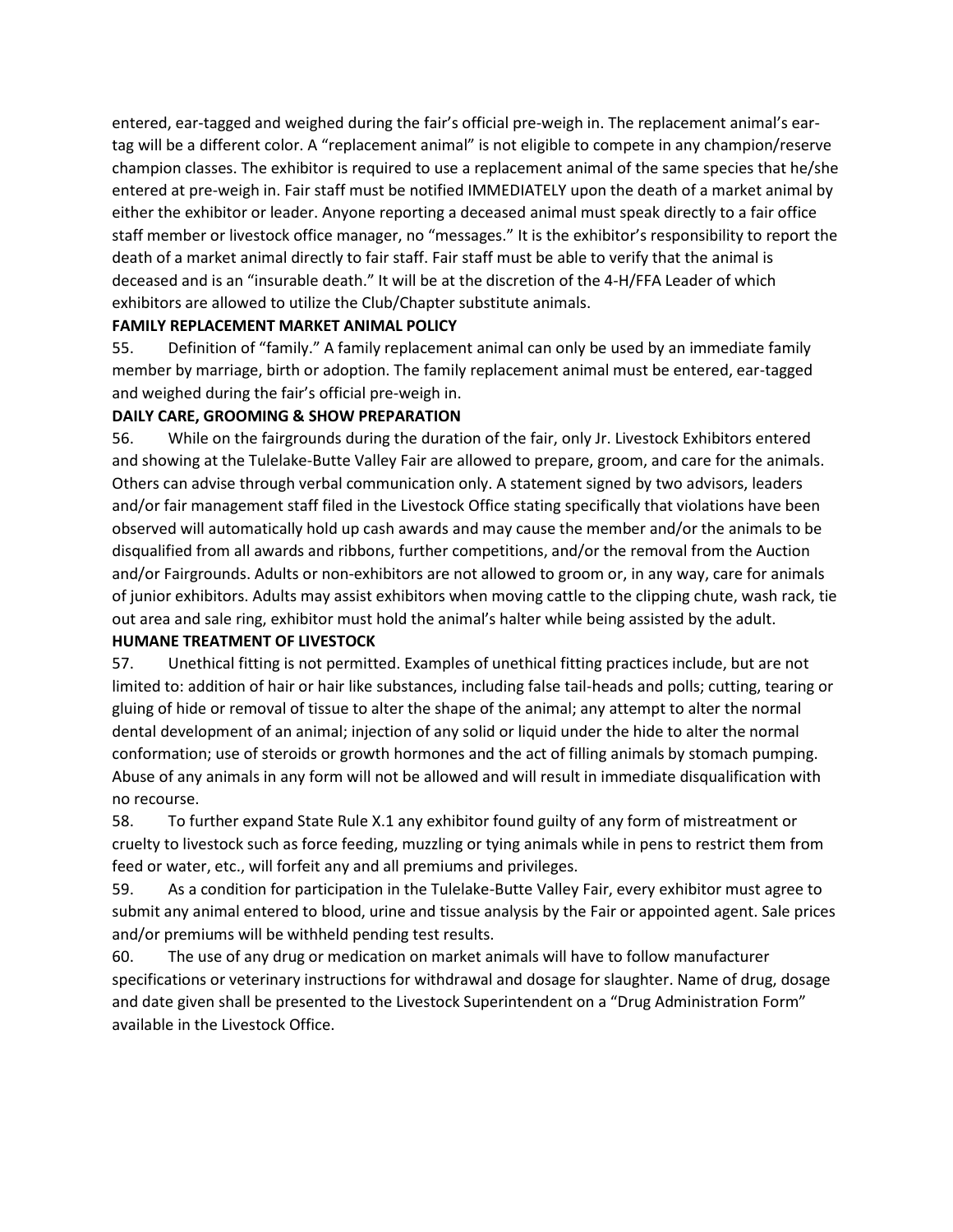#### **DAILY LIVESTOCK MANAGEMENT**

61. Feed Times: In the interest of fly control, sanitation & appearance, feeding hours for all livestock will be from 4:00 to 8:00 a.m. and 4:00 to 8:00 p.m. The show schedule may alter the feed times earlier and later for some species.

62. The Fair will furnish wood chips for beef and wood shavings for sheep, swine and goats. Additional wood chip bedding will be available from a designated site in the livestock area. Exhibitors will be expected to furnish additional bedding as needed to present animals in a clean environment.

63. Exhibitors are expected to properly water, feed and bed all animals during the duration of the fair. Including after the Rotary Jr. Livestock Auction. All pens and stalls must be maintained in a sanitary condition.

Noncompliance with this rule will result in the following;

- a. First noncompliance Warning
- b. Second Non-compliance Elimination from the fair and loss of all premium and auction privileges.

64. Each space used by each exhibitor must be kept clean and its general appearance must be neat at all times. The aisles in all barns are to be clear of grain, hay, manure and bedding. All stalls and pens, junior and senior, must be cleaned by 9:00 AM each day. All Junior Livestock Exhibitors must have a stall card on their pens identifying themselves, their animals and their club or chapter.

65. Cattle will be required to have a double tie at all times. One tie should be around the neck. Failure to observe this rule will result in the loss of premium money.

66. All cattle are to be halter broke-to-lead. Runaway cattle are subject to removal from the fairgrounds.

67. Cattle will be only allowed to be tied out in an area designated by the livestock superintendent. Tying cattle in a non-designated area will result in the following:

- a. First noncompliance Warning
- b. Second Non-compliance Elimination from the fair and loss of all premium and auction privileges.

68. All bulls over the age of 12 months must have a nose lead or the animal will be removed from the grounds.

69. All livestock are to be washed inside of wash racks only. Anyone found not complying and creating a water and mud nuisance will be expelled from the grounds.

70. No "For Sale" signs are to be put on stalls or pens until after the auction.

71. All livestock exhibitors are responsible for cleaning their work area after clipping their animal.

This includes all wool and hair that has been clipped off the animal. Any violation of this rule will result in immediate disqualification of the exhibitor.

72. Exhibitors will make animals available for any special contests or publicity as requested by Fair staff.

73. Extension cords used to distribute power to any electrical apparatus such as fans, etc. shall be rated 15 amps minimum and contain a ground wire. Cords not meeting these requirements shall be confiscated for the duration of the fair.

#### **SHOW RING RULES**

74. No one, with the exception of the judge, exhibitors, fair volunteers and fair employees will be allowed in the Show Ring during judging. Violation of this rule may cause disqualification of the exhibitor and forfeiture of any premiums.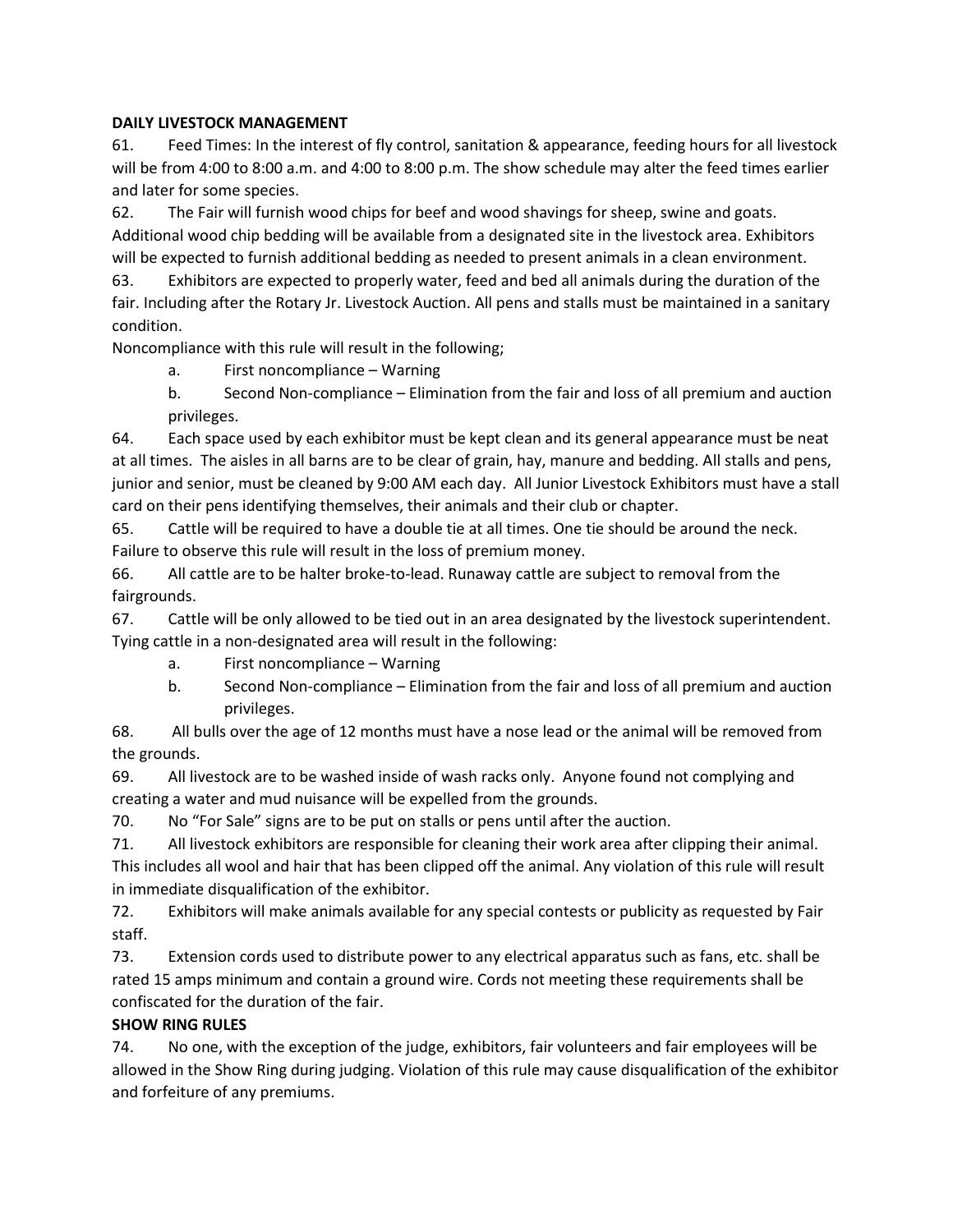75. Juniors, who for extraordinary reasons cannot show their own animals, must make arrangements for their care and showing that are acceptable to the Fair Management or premiums may be withheld. Only junior exhibitors who are eligible to show in the Junior Department may show the animal of the absent exhibitor.

76. It will be the responsibility of the exhibitor to see that the clerk records your animal number and judge's placing before leaving the ring or you may not be eligible to sell at the auction.

# 77. There will be no gate holds for livestock shows.

# **JR. LIVESTOCK & AGRICULTURE MECHANICS AUCTION**

78. Each exhibitor will be allowed to sell only one animal and one Agriculture Mechanics Project at the Auction. All animals going through the Sale (including rabbits and poultry) must be harvested within 10 days of the sale. In order to sell at the auction, animals and Ag Mechanics Projects must meet the following requirements:

a. Placing: All animals or ag mechanics projects must have been awarded a blue or red ribbon (market ready) in market class. All market livestock or ag mechanics projects receiving a "not market ready" (white ribbon) classification in a market class are not eligible for auction.

b. Medication Certificate: Jr. Livestock Sale Medication Certificate must be completed no later than 2pm, Saturday of the fair and presented to Livestock Office.

c. ALL exhibitors must notify the Livestock Office in writing which animal will be sold by 2pm on Saturday of the fair. If the Livestock Office has not received notification in writing of which animal will be sold, the higher placing entry will be listed. If more than one animal received the same placing, the heaviest weight animal will be listed. Changes will not be accepted after 2pm, Saturday.

d. Grand Champions: beef, sheep, swine, rabbits, goats and meat poultry must sell.

e. Auction Pictures: All exhibitors are required to get their picture taken by the official fair photographer in front of the official fair back drop in their official show uniform with the market animal that is designated to be sold in the auction. If they are showing more than one market animal have not designated the animal that will be sold at auction at the scheduled time of the official photos, then photos must be taken with both animals.

f. Shown/Sell: Animals or Agriculture Mechanics Projects to be sold must be shown and sold by the member as an entry in the 10-A District Agricultural Association Fair and meet the weight requirements prescribed in the market animal classes listed in the Exhibitor Handbook. A representative may show for the owner if two animals are entered in the fair and may show and sell if the member is attending an out of county 4-H or FFA function or has a doctor's excuse, illness or hospitalization or family bereavement absence or is approved by the fair board of directors. All fair rules apply to all entries of the auction.

g. Carcass replacement will take place as follows: All Species: Any carcass that is condemned for whatever reason is subject to replacement by the seller. The rotary auction committee will arrange for the replacement carcass, sell the meat from the below-grade carcass, and apply the proceeds toward the price of the replacement carcass. The difference between the cost of the replacement carcass and the sale of the below-grade carcass meat will be deducted from the seller's check.

h. The sales order for the auction will be made as follows: The judge will determine the sale order for market animals and Agricultural Mechanics Projects from among the eligible exhibits in each division from beef, sheep, poultry, swine, rabbits, goats and ag mechanics

i. Processing: All beef, sheep, meat goats and swine will be slaughtered at the plants designated by the Tulelake Rotary Club. None will be held at the fairgrounds for personal slaughter or shipped to